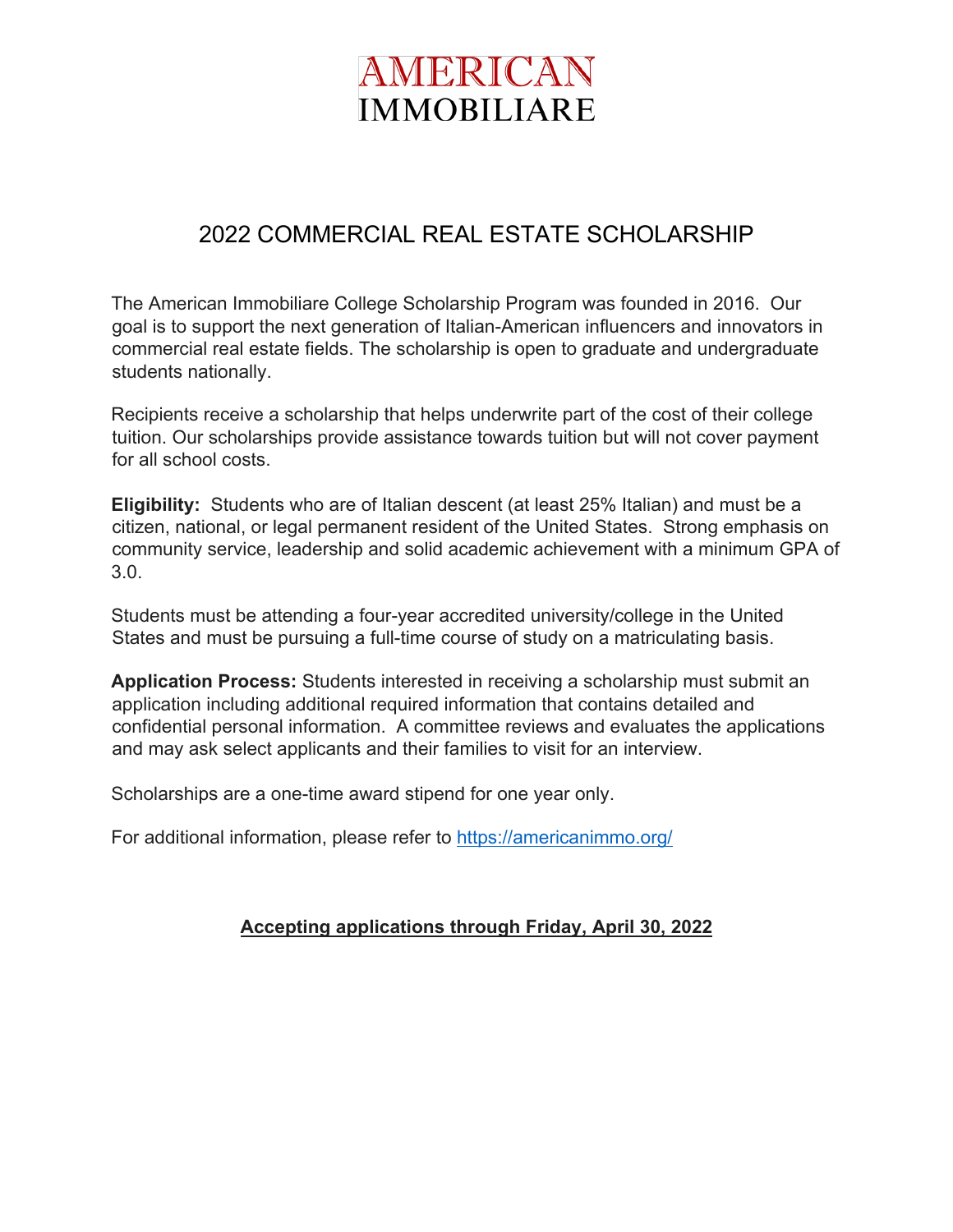

### 2022 COMMERCIAL REAL ESTATE SCHOLARSHIP APPLICATION

\*Application form must be submitted by mail as part of the complete application packet.

| Name:                                                                                                                                     |               |             |
|-------------------------------------------------------------------------------------------------------------------------------------------|---------------|-------------|
| Address (home):                                                                                                                           |               |             |
| Street:                                                                                                                                   |               |             |
| City:                                                                                                                                     | State:        | Zip:        |
| Address (alternate/school address):                                                                                                       |               |             |
| Street:                                                                                                                                   |               |             |
| City:                                                                                                                                     | State:        | Zip:        |
| Phone (cell):                                                                                                                             | Phone (home): |             |
| Email:                                                                                                                                    |               |             |
| Please identify your Italian lineage (circle one):                                                                                        |               |             |
| Mother's family Father's family                                                                                                           |               | <b>Both</b> |
| Please give Italian surnames in your lineage:                                                                                             |               |             |
| What academic level will you be in Fall 2022 and include name of school attending:<br>*Undergraduate or Graduate/Professional/Law Student |               |             |
| Are you currently receiving financial aid or have you taken out student loans? If<br>so, how much?                                        |               |             |
|                                                                                                                                           |               |             |
|                                                                                                                                           |               |             |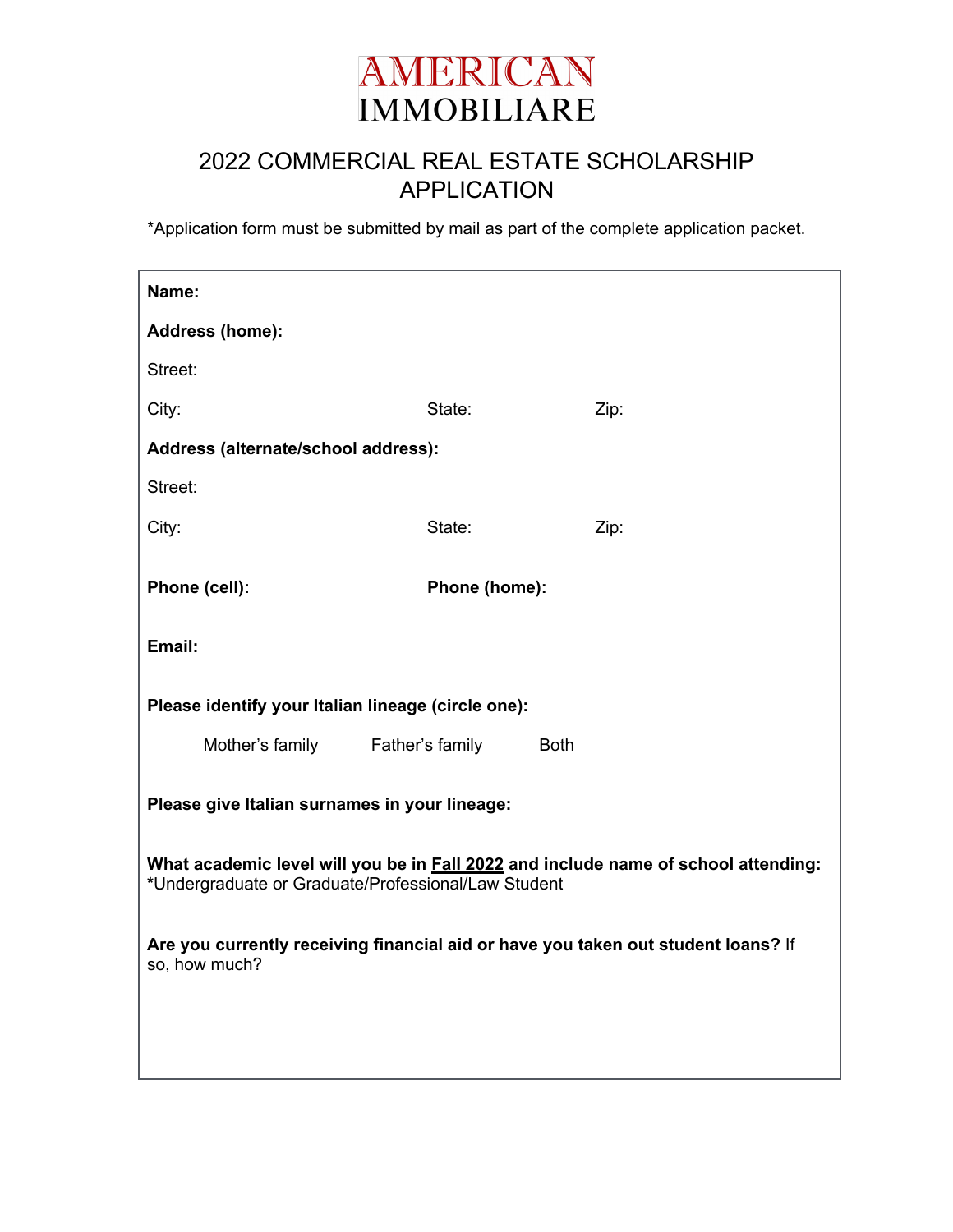